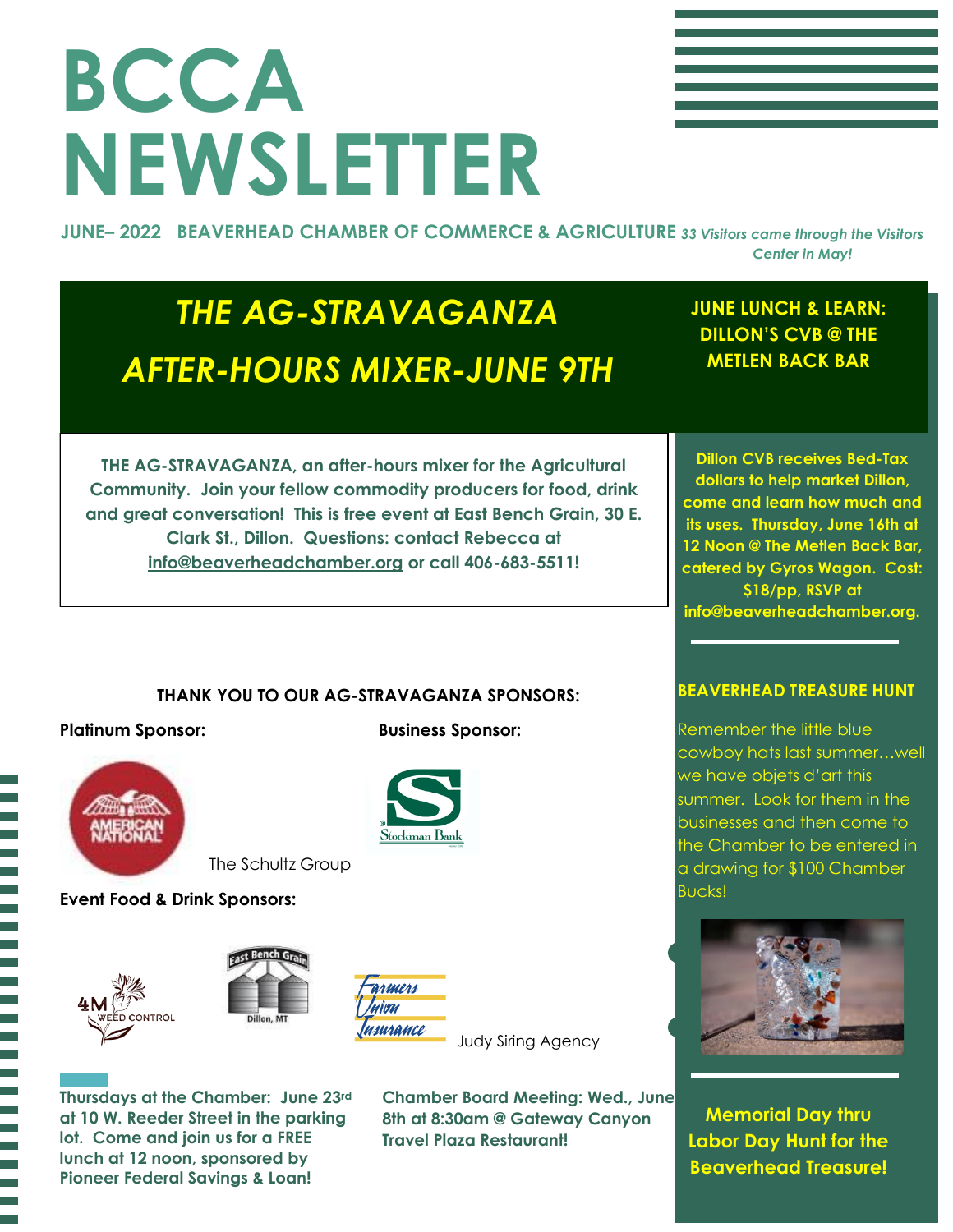**Happening in June….**

**June 4th –**

**Red, White and Blue Golf Scramble**

**June 4th - Summer Kickoff Concert**

**June 5th – Anything w/Wheels Show – Big Hole River Retreat in Glen**

**June 11th – June Jubilee in Dillon**

**June 25th – Demo Derby**

#### **VISIT DILLON BROCHURE UPDATE**

**The brochures are HERE! Checkout the digital version on our website: [www.beaverheadchamber.org!](http://www.beaverheadchamber.org/)**

**Looking forward to another great summer here in Beaverhead County!**

#### **THE UNIVERSITY OF MONTANA WESTERN**

**GRAB-N-GO MEALS**

**7 day a week**

**Breakfast: 7:00am-8:30am - \$7.00 and Build Your Own Sack Lunch to take with you for only \$8.00**

**Dinner: 5:00pm-6:30pm - \$9.00**

*Below: 2021 Dillon Jaycees Demo Derby*



[www.beaverheadchamber.org](http://www.beaverheadchamber.org/) [www.visitdillonmt.com](http://www.visitdillonmt.com/)

#### *UPCOMING CHAMBER EVENTS FOR JUNE:*

#### **8**

 $\mathcal{L}_{\mathcal{A}}$ 

**8:30a-9:30a – Board Meeting at Gateway Canyon Travel Plaza Restaurant**

#### **16 LUNCH & LEARN: DILLON CVB DISCUSSION**

**12PM AT THE METLEN BACK BAR. FOOD BY: GYROS WAGON SPONSORED BY: HIGH PEAKS FEDERAL CREDIT UNION| RSVP:**  [info@beaverheadchamber.org](mailto:info@beaverheadchamber.org)

#### **9 MEMBERSHIP MIXER:**

**THE AG-STRAVAGANZA at East Bench Grain, see flyer on next pg.**

### **23 THURSDAYS at the**

**CHAMBER: Join us for a FREE lunch at 12 noon in the parking lot of 10 W. Reeder St. Come and network with your fellow business colleagues! Sponsored by: Pioneer Federal Savings & Loan!**

*Thank you to our Newsletter Sponsors:*



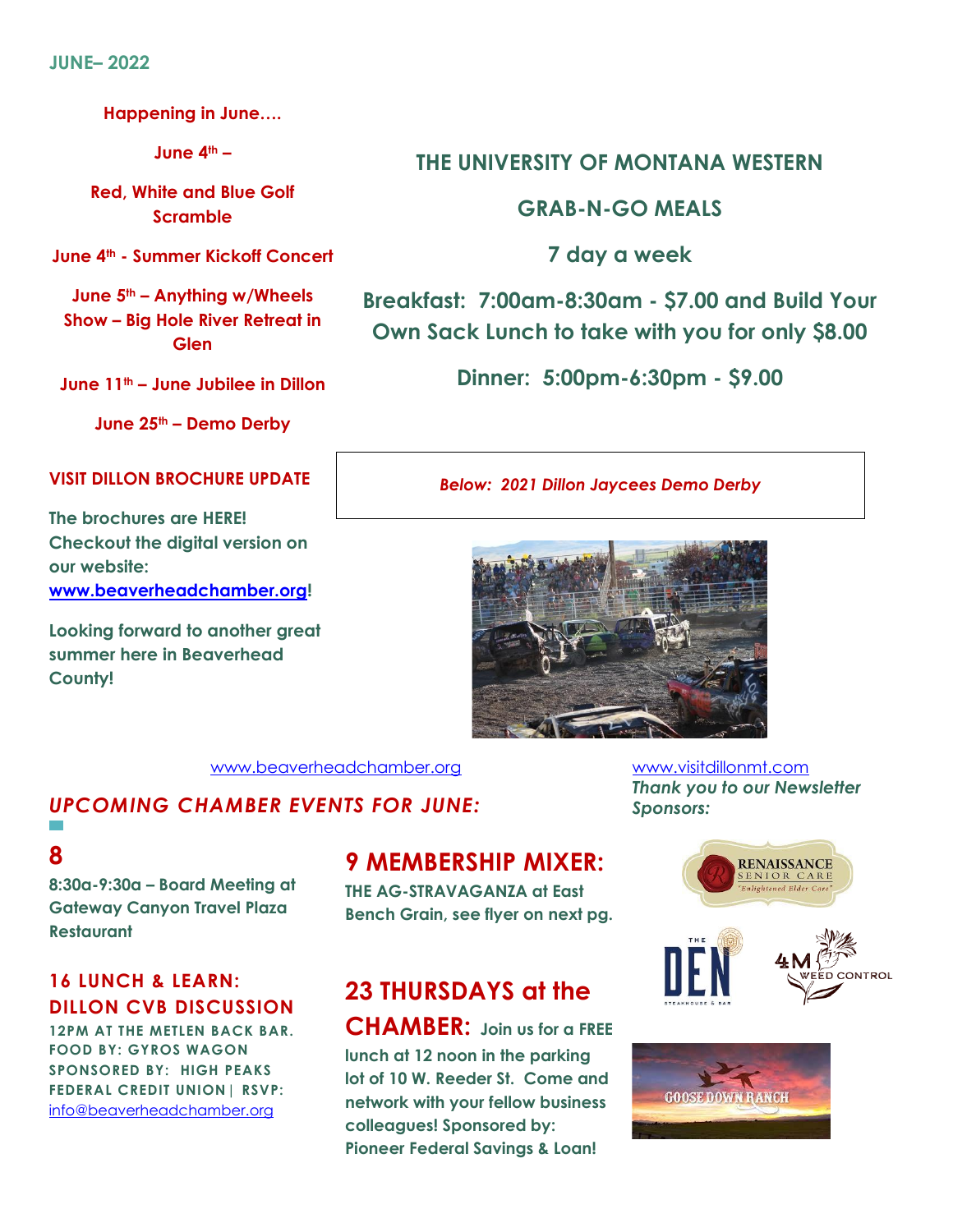**Beaverhead Chamber of Commerce & Agriculture** 

proudly presents

### THE AG-STRAVAGANZA

Join the local commodity groups and your fellow Chamber Members for The Ag-Stravaganza!

Unwind after work with good food and great conversation. This is a FREE event!

Come and meet local agriculture professionals and business prospects while browsing booths set up with the latest information.

Door prizes and demonstrations make this an event not to miss!

THURSDAY, JUNE 9TH from 5:00-7:00pm **EAST BENCH GRAIN** 30 E. CLARK ST **DILLON** 

**Sponsored by:** 

Diffon Skin Studio & SPA



The Schultz Group



The **Bank** of nerce







Judy Siring Agency





www.beaverheadchamber.org • info@beaverheadchamber.org • 406-683-5511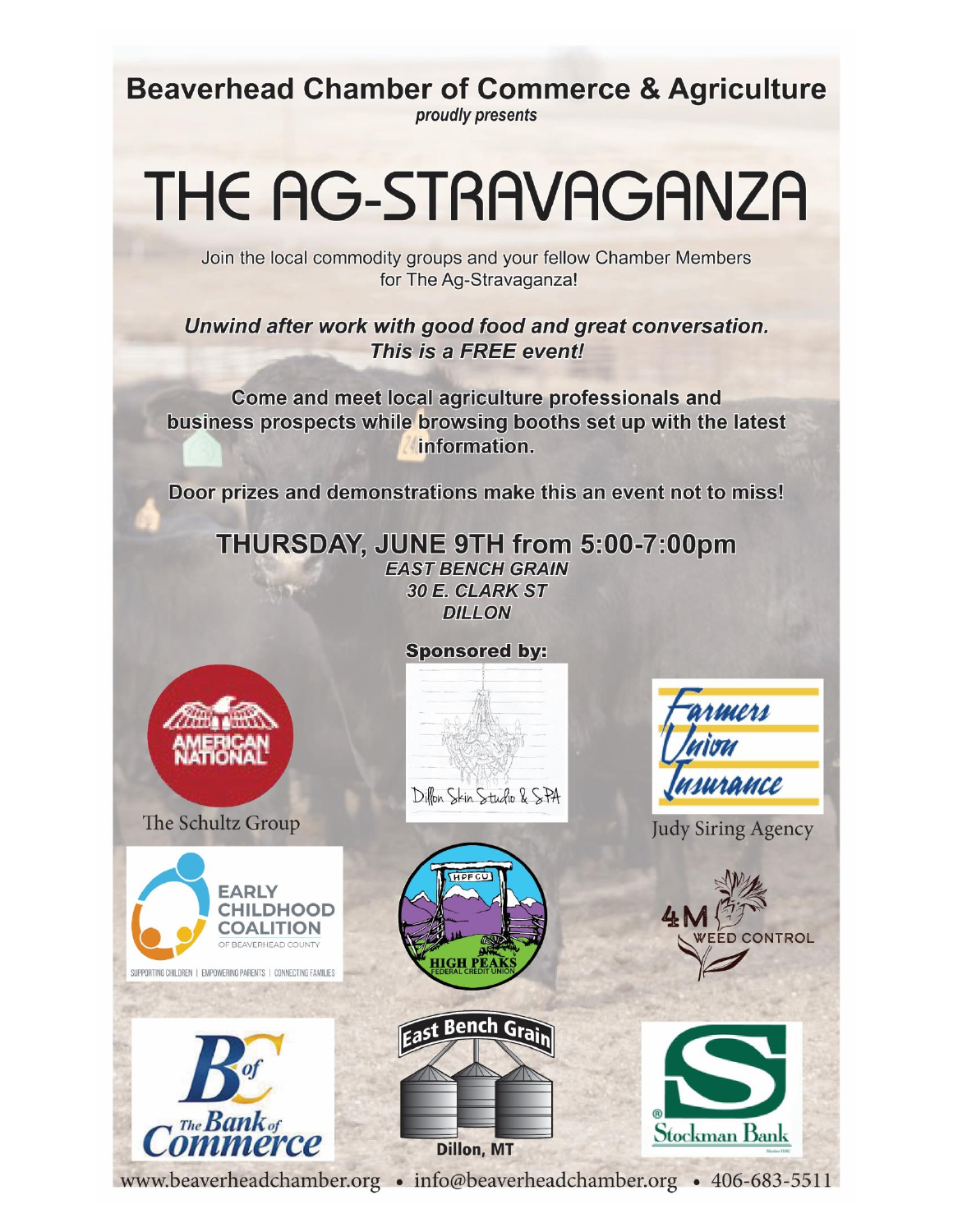#### **The Hunt Continues – Search for Treasure Across Beaverhead County Again this Summer!**

The Beaverhead Chamber of Commerce and Agriculture and the University of Montana Western Glass Arts Program have partnered for the second year in a row for the Annual Beaverhead Treasure Hunt. One-of-a-kind, beautiful glass art objects, custom-made by UMW Glass students, will be hidden at local businesses from Memorial Day through Labor Day.

Over 100 glass art objects made by the students in the University of Montana Western Glass Arts Program, under the instruction of Professor Ruth King, will be hidden in the shops of: Bannack, Dillon, Lima, Dell, Grant, Jackson, Wisdom, Wise River, Dewey, and Glen. Visit these towns' businesses for a chance to find your own one-of-a-kind glass art treasure from Memorial Day through Labor Day!

This year's works of glass art represent the forests, waters, and minerals of Beaverhead County by featuring an impression of a pinecone and colors of minerals including gold, copper, ruby, garnet, and talc. Search the county and collect these amazing objects d'art!

According to Chamber Executive Director, Rebecca Jones, "These pieces are so authentic and lovely, you will want to take it home to let the sunshine through it! Each limited-edition paperweight is stamped with the year. Participants can bring their prize into the Beaverhead Chamber office located at 10 W. Reeder St. in Dillon to show us your paperweight and be entered into a drawing to win \$100 Chamber Bucks! But the beautiful paperweight is yours to keep!"

The rules of the Beaverhead Treasure Hunt are:

- The glass art pieces are hidden from Memorial Day to Labor Day, rain or shine.
- Each participant is limited to taking home one treasure this summer, so everyone has a chance to join in the fun!
- The term "hidden" is used loosely; some of the glass treasures have been cleverly hidden in plain sight in public areas, historical sites and local businesses. Participants are asked to be respectful of these areas while searching.

The Beaverhead Chamber of Commerce and Agriculture thanks the University of Montana Western Glass Art Program for sponsoring the Treasure Hunt as well as to all the students for designing and producing these unique and beautiful works of art!

FOR MORE INFORMATION, PLEASE CONTACT REBECCA JONES, EXECUTIVE DIRECTOR, BEAVERHEAD CHAMBER OF COMMERCE AND AGRICULTURE: 406-683-5511 OR *[info@beaverheadchamber.org](mailto:info@beaverheadchamber.org)*.